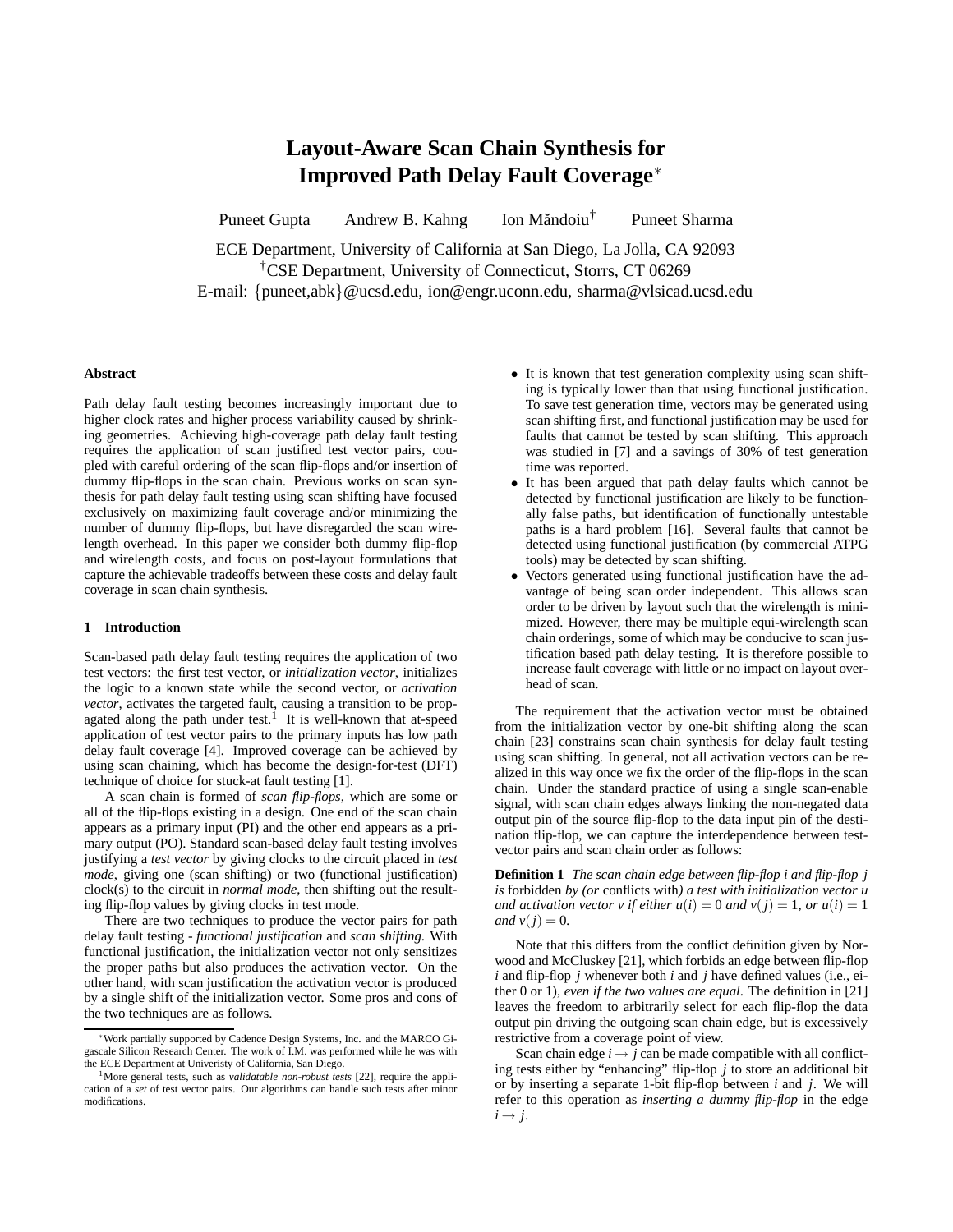An early approach to ensuring high-coverage delay fault testing is the so-called "enhanced-scan" [19, 10], in which all scan flipflops are augmented by dummy flip-flops. Enhanced-scan makes possible the application of any pair of initialization/activation test vectors by interleaved scanning, but has a high cost in terms of die area, test time, and circuit performance degradation. A different approach, proposed in [20], is to use standard scan flip-flops and order them in the scan chain so as to maximize the number of applicable test vector pairs from the given set. Combining the two approaches was first proposed in [7], which suggested to follow coverage-driven flip-flop ordering by partial dummy flip-flop insertion. More recently, [21] proposed algorithms for complete path delay coverage by simultaneous flip-flop ordering and minimal dummy flip-flop insertion, and [11] studied similar formulations with additional consideration of scan chain routing costs.

Together with high fault coverage, a significant concern in scan synthesis is the wirelength overhead, since excessive scan wirelength can compromise the routability of the design and degrade its performance. While this overhead has received considerable attention in the context of stuck-at fault testing [3, 5, 6, 8, 12, 15, 17, 18], previous works on scan synthesis for delay fault testing have focused on maximizing delay fault coverage without regard to any scan overheads [20], achieving a certain coverage factor with minimum number of dummy flip-flops but without regard of wirelength cost [7, 21], or achieving full coverage regardless of a potentially high wirelength cost [11].

In this paper we consider both dummy flip-flop and wirelength costs and focus on *post-layout* formulations that capture the achievable tradeoffs between these costs and delay fault coverage in scan chain synthesis. Layout information is beneficial to scan chain synthesis in two important ways: (1) it enables higher ATPG selectivity in the choice of paths to be tested due to the availability of accurate path criticalities, and (2) it makes possible accurate estimation of scan routing cost and impact on circuit performance, thus enabling better informed coverage-cost tradeoff decisions.

Our contributions include:

- An efficient heuristic for maximizing delay fault coverage by simultaneous layout-aware scan chain synthesis and insertion of a bounded number of dummy flip-flops.
- A compact ILP formulation for the problem of optimally inserting a number of dummy flip-flops in a given scan chain. This ILP is solved in practical runtime using the CPLEX commercial optimizer for designs with up to tens of thousands of scan flip-flops.
- A comprehensive empirical evaluation of the proposed algorithms on industry testcases, including a detailed analysis of the tradeoffs between delay fault coverage on one hand and number of dummies and scan chain wirelength on the other hand.

The rest of our paper is organized as follows. In Section 2, we give an efficient heuristic for the problem of maximizing path delay coverage by scan chain synthesis and simultaneous insertion of a bounded number of dummy flip-flops. In Section 3 we prove the NP-hardness of, and give a compact ILP formulation for, the problem of computing achievable tradeoffs between delay fault coverage and the number of dummy flip-flops inserted in an already routed scan chain. Finally, we present experimental results in Section 4 and conclude in Section 5.

#### **2 Formulations for Post-Layout Coverage Driven Scan Chain Synthesis**

In [11], the post-layout scan chain synthesis problem is formulated as follows:

## **Scan Synthesis for Complete Delay Fault Coverage (CompleteDFC-Scan)**

### **Given:**

• Set of *n* placed flip-flops *F*, scan-in/scan-out pins *SI* and *SO* • Set of *m* delay fault tests *T*

#### **Find:**

• Scan chain ordering  $\pi$  of  $F \cup \{SI, SO\}$  starting with *SI* and ending with *SO*

#### **Such that:**

• The number of dummy flip-flops needed to achieve complete coverage (i.e., the number of edges in  $\pi$  that conflict with at least one test of *T* ) is minimized

The above formulation is appropriate when complete fault coverage is a design requirement. However, for most designs full coverage is not required. Rather, designers decide on a design-bydesign basis the best tradeoff between delay fault coverage and scan chain cost (wirelength, dummy flip-flops, impact on performance, etc.). A formulation that captures this tradeoff is the following:

### **Scan Synthesis for Max Delay Fault Coverage (MaxDFC-Scan)**

**Given:**

- Set of *n* placed flip-flops *F*, scan-in/scan-out pins *SI* and *SO*
- Set of *m* delay fault tests  $T$  and positive weights  $w_t, t \in T$ (The weights  $w_t$  represent the number – or possibly average criticality – of faults tested by test *t*; multiple faults per test vector pair are common due to the use of test vector compaction in ATPG.)
- Upperbound *D* on the number of dummy flip-flops

#### **Find:**

- Scan chain ordering  $\pi$  of  $F \cup \{SI, SO\}$  starting with *SI* and ending with *SO*
- Set of covered tests  $C \subseteq T$

#### **Such that:**

- At most *D* scan chain edges  $\pi_i \rightarrow \pi_{i+1}$  conflict with tests in *C*
- Subject to this constraint, the total weight of tests in *C* is maximized and the total length of the scan chain is minimized

MaxDFC-Scan generalizes various problem formulations in [7, 11, 20, 21], and therefore is NP-hard. Thus, we cannot expect to find polynomial-time algorithms that solve MaxDFC-Scan optimally in polynomial time [9]. We now present a MaxDFC-Scan heuristic which can efficiently handle instances with tens of thousands of scan flip-flops and thousands of test vector pairs arising in today's high-end designs.

**The Three-Phase MaxDFC-Scan Heuristic.** Our heuristic for MaxDFC-Scan (Figure 1) runs in three phases. In the first phase we construct a set of  $D+1$  scan chain fragments using a multifragment greedy heuristic (Figure 2) similar to that used in the TSP literature [14]. Since the edges within each of the  $k+1$  fragments will not be augmented by dummy flip-flops, we want them to be compatible with as many faults as possible. Therefore, the multifragment greedy heuristic attempts to use the edges in the order of decreasing number of conflicting tests. Note that the number of conflicting tests changes during the algorithm, since once a fault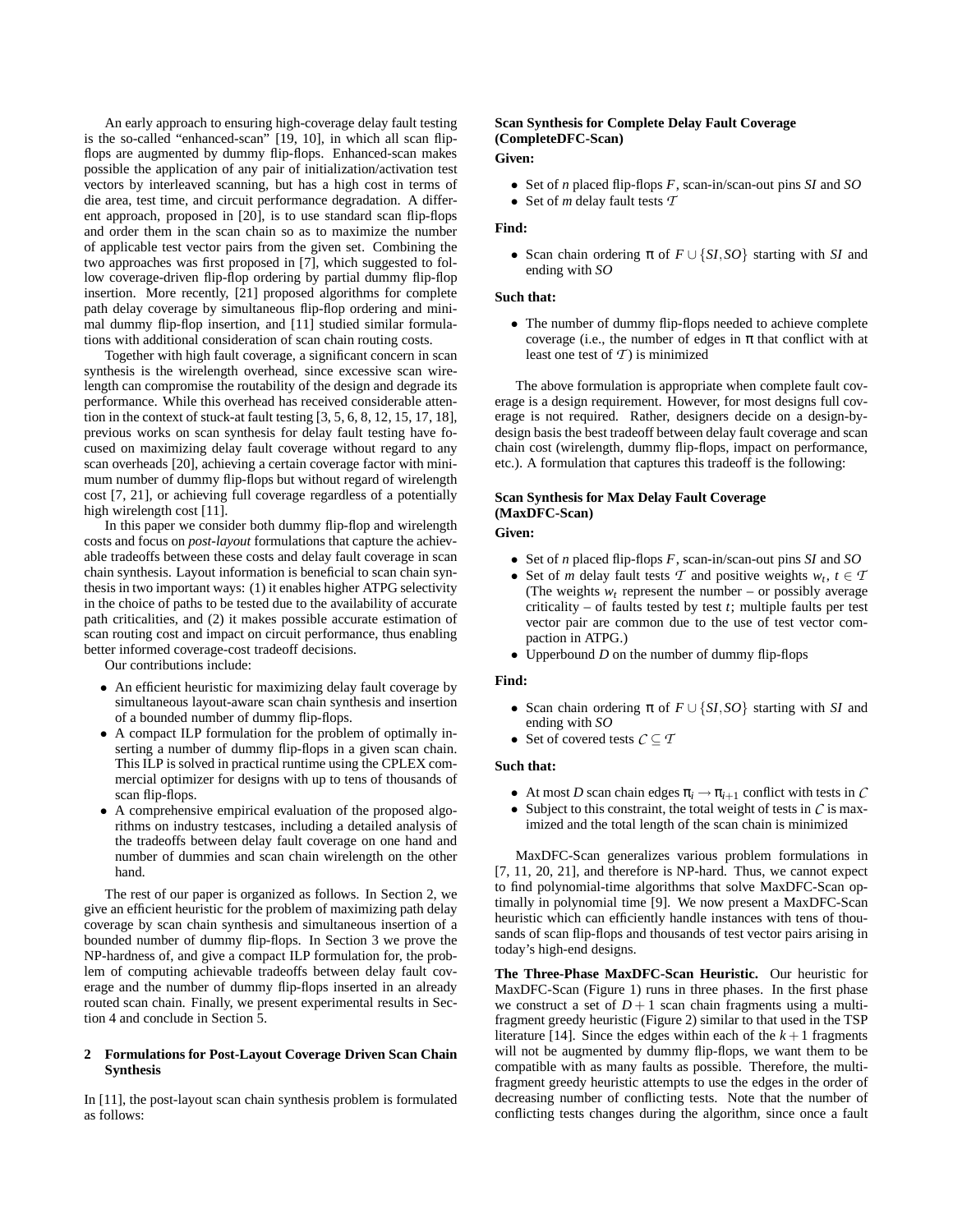**Input:** Set of *n* flip-flops *F*, scan-in/scan-out pins *SI* and *SO*, set of *m* delay fault tests  $\mathcal T$ , maximum number  $D$  of dummy flip-flops **Output:** Scan chain ordering π of *F* ∪{*SI*,*SO*} starting with *SI* and ending with *SO* and set of covered tests  $C \subseteq T$ 

**Phase 1:** Run the multi-fragment greedy algorithm (Figure 2) to get scan chain fragments  $P_0, \ldots, P_{D+1}$  and set of covered tests  $\tilde{C}$ .

- **Phase 2:** Construct a complete graph  $G'$  with vertex set {*SI*,*SO*}∪{*P*0,... ,*PD*+1} and edge-costs given by pin-to-pin wirelength, then return the ATSP path from *SI* to *SO* computed by running on  $G'$ , e.g., LKH [13] or ScanOpt [5]. Insert dummy flip-flops on the edges of the path, then use these edges to stitch the fragments  $P_0, \ldots, P_{D+1}$  into a scan chain  $\pi$ .
- **Phase 3:** Construct the auxiliary graph  $G''$  by adding to  $\pi$  the edges compatible with all faults in *C*. Assign edge-costs given by pin-to-pin wirelength, then return the ATSP path from *SI* to *SO* computed by running on  $G''$ , e.g., LKH [13] or ScanOpt [5].

Figure 1: The three-phase MaxDFC-Scan heuristic.

is made untestable by the inclusion of an edge into the chain fragments, it should no longer be counted as conflicting with the remaining edges.

Simultaneously, the multi-fragment greedy heuristic also attempts to keep the wirelength of the fragments as low as possible. It does so by growing the fragments as much as possible using short edges before starting to use longer edges. To consider both wirelength and coverage simultaneously, we rank the edges according to a weighted combination of length normalized by the average length, and number of incompatible faults (see Step 2 in Figure 1). First, the algorithm considers edges with a weighted combination value below a threshold value *T* (we use an initial threshold of 1.4 in our experiments). The parameter *w* determines the relative weight of normalized length vs. lost coverage, and can be modified to achieve different tradeoffs between the wirelength and the coverage of the final tour. In our experiments we use  $w = 2.0$ . The fragments are then extended iteratively using these edges (edges with least number of incompatible faults first, and breaking ties based on wirelength). When no edges are left, we increase the threshold *T* by a multiplicative factor (we use  $f = 1.2$ ), and attempt to grow the fragments in the same manner using the edges that now become eligible, i.e., have a weighted combination of length and number of incompatible faults below *T*. The experimental conclusions that we report below are not very sensitive to the choice of the *T* and *f* parameter values.

In the second phase, we combine the  $D+1$  fragments into a single scan chain with the help of *D* dummy flip-flops. Since the objective of this phase is to increase the wirelength of the scan chain by the least amount possible, we perform this "fragment stitching" by using a wirelength driven ATSP solver (even high-quality solvers such as LKH [13] can be used in practice since the number of fragments is small).

In the third phase, all edges compatible with surviving faults are added to the tour, and an ATSP solver is called to further decrease the length of the tour and possibly remove some of the dummy buffers.

**Extension to Multiple Scan Chains.** Multiple scan chains are known to reduce the testing time significantly. Our heuristics are easily modifiable to take care of multiple scan chains. Assuming that all flip-flops are labeled by the scan chain they belong to, $2$  the modified heuristic considers only those edges which connect flipflops of the same scan chain. If up to *D* dummy flip-flops can be

```
2This may be done by a DFT tool like Synopsys DFT Compiler.
```
**Input:** Set of *n* flip-flops *F*, set of *m* delay fault tests  $T$ , upperbounds *D*, weight *w*, threshold *T* and increment factor *f* **Output:**  $D+1$  scan chain fragments and set of covered tests  $C \subseteq T$ 

**1.** Initializations:

For each  $t \in \mathcal{T}$ ,  $E_t \leftarrow \emptyset$ For each  $e \in E$  ,  $\mathcal{T}_e \leftarrow \emptyset$ For each  $(i, j) \in E$ ,  $\ell(i, j) \leftarrow$  length of edge  $(i, j)$ For each  $(i, j) \in E$  and  $t \in T$ , if  $t$  forbids  $(i, j)$  then  $E_t \leftarrow E_t + (i, j)$  and  $\mathcal{T}_{(i, j)} \leftarrow \mathcal{T}_{(i, j)} + t$  $E' \leftarrow \emptyset$ ;  $C \leftarrow T$ 

- **2.** Distribute all edges  $(i, j) \in E$  with  $w * \frac{\ell(i,j)}{\text{Average }\ell(e), e \in E} + |T_e| < T$ into buckets based on  $\sum_{t \in \mathcal{T}_e} w_t$
- **3.** While  $|E'| < |F| D 1$  do
	- If all buckets are empty then  $T \leftarrow f * T$  and goto 2 Else, select a shortest edge  $(i, j)$  from the lowest non-empty bucket and delete it from *E*;
	- If  $(i, j)$  does not create a cycle or a vertex of degree greater than 2 with the other edges of  $E'$  then For each  $t \in \mathcal{T}_{(i,j)}$  and each  $e \in E_t$  remove  $t$  from  $\mathcal{T}_e$  and update *e*'s bucket accordingly  $E' \leftarrow E' + (i, j)$

$$
\mathcal{C} \leftarrow \mathcal{C} - \mathcal{T}_{(i,j)}
$$

**3.** Return  $C$  and the  $D+1$  paths formed by the edges of  $E'$ 

Figure 2: The multi-fragment greedy algorithm - Phase 1

added, and there are *k* scan chains, then the algorithm stops with  $D+k$  fragments. Such a modification is likely to speedup the multifragment greedy heuristic since fewer edges are considered. Phase 2 inserts the dummy flip-flops in the scan chains and labels them with the scan chain they belong to. Phase 3 is performed on each scan chain independently.

#### **3 Optimal Dummy Flip-Flop Insertion in a Given Scan Chain**

In this section we consider minimum dummy flip-flop insertion in a scan chain constructed in a previous design phase (possibly using the three-phase heuristic in Section 2). We assume that a set of spare sites available for dummy flip-flop insertion have been identified, and this results in the identification of a subset of the scan chain edges that are eligible for dummy flip-flop insertion. Clearly, if there is no bound on the number of dummy flip-flops that can be inserted then complete test coverage is optimally guaranteed by inserting one dummy flip-flop in each scan chain edge that conflicts to at least one test; the required set of dummies can be computed in  $O(nm)$  time. In practice it is useful to impose an upperbound on the number of inserted dummies while maximizing path delay fault coverage.<sup>3</sup> This motivates the following problem formulation:

#### **Maximum Coverage Dummy Insertion (MCDI) Problem Given:**

• Valid scan ordering  $\pi = (\pi_0, \pi_1, \ldots, \pi_{n+1})$  of  $F \cup \{SI, SO\}$ with  $\pi_0 = SI$  and  $\pi_{n+1} = SO$  and set  $E$  of scan chain edges eligible for dummy flip-flop insertion

 $3$ An alternate formulation seeks a minimum number of dummies that guarantee a certain fault coverage [7].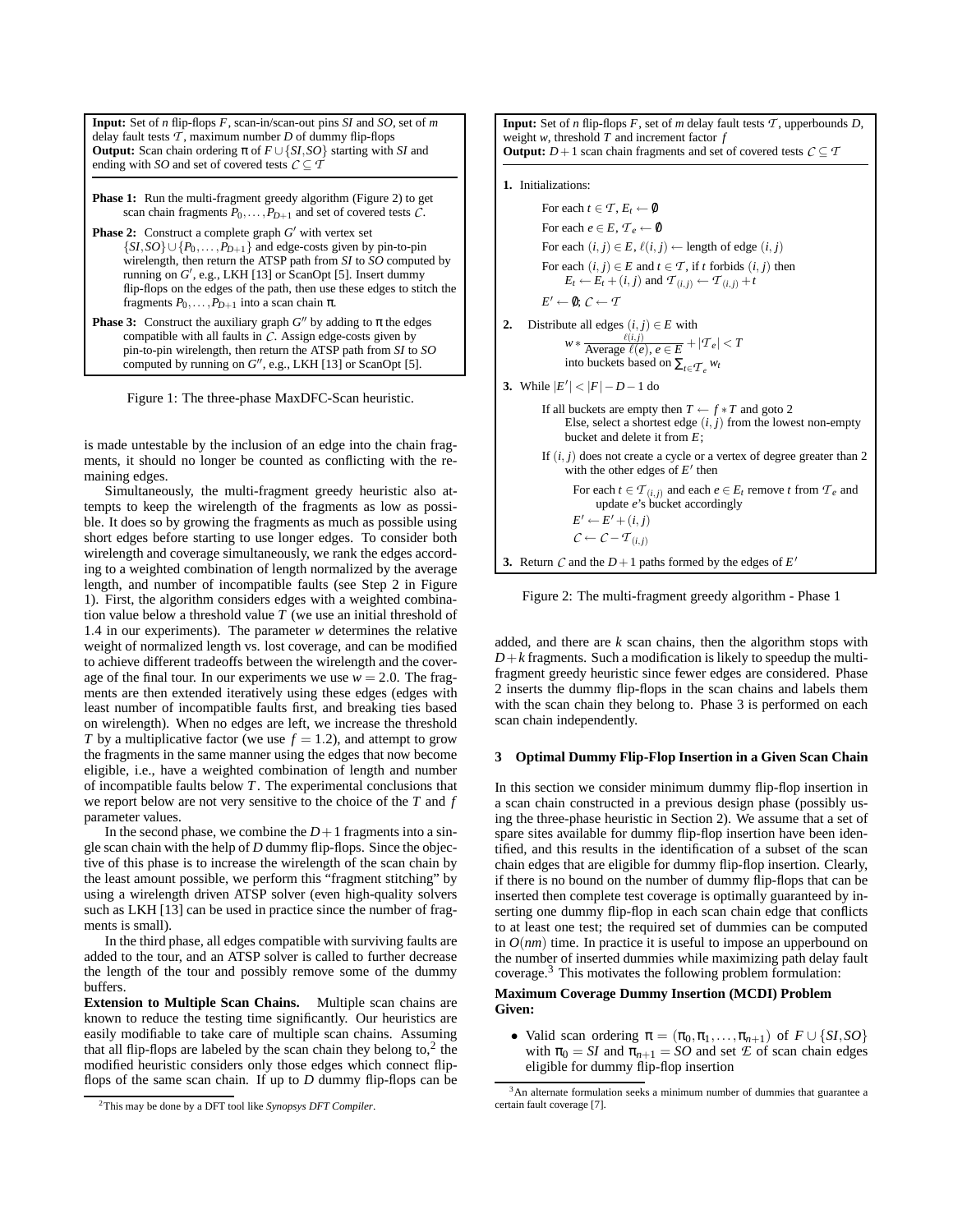| Vector         | l 11 | $Tu+1$ | $\frac{f_v+1}{2}$ | Case               |
|----------------|------|--------|-------------------|--------------------|
| Initialization |      |        |                   | if $f_v = f_{u+1}$ |
| Activation     |      |        |                   |                    |
| Initialization |      |        |                   | if $f_u = f_{v+1}$ |
| Activation     |      |        |                   |                    |
| Initialization |      |        |                   | otherwise          |
| Activation     |      |        |                   |                    |

Table 1: Flip-flop values used in proof of Theorem 1

- Set of *m* delay fault tests  $\mathcal T$  and non-negative weights  $w_t, t \in$ *T*
- Upperbound *D* on the number of inserted dummy flip-flops **Find:**
	- *D* scan chain edges  $(\pi_i, \pi_{i+1}) \in \mathcal{E}$  in which dummy flip-flops will be inserted
	- Set of covered tests  $\mathcal{C} \subseteq \mathcal{T}$

**Such that:**

- None of the scan chain edges conflicts with the tests in *C* after dummy insertion
- The total weight of tests in  $C$  is maximum possible subject to the above constraint

**NP-Hardness.** Cheng et al. [7] claim NP-hardness of MCDI based on equivalence to the set covering problem. However, MCDI is *not* equivalent to set covering, since the set of faults made testable by inserting a dummy flip-flop cannot be determined independently of the other inserted flip-flops. A correct NP-hardness proof is given below:

#### **Theorem 1** *The MCDI problem is NP-hard.*

**Proof.** We will show that the NP-hard CLIQUE problem reduces in polynomial time to MCDI. Given a graph  $G = (V, E)$  and a positive integer *k*, the CLIQUE problem asks if *G* has a complete subgraph of size *k*. Without loss of generality, assume that  $V = \{1, \ldots, |V|\}$ . We construct a MCDI instance with  $n = |V| + 1$ ,  $F = \{f_1, \ldots, f_n\}$ , and  $\pi_i = f_i$  for every  $i = 1, \ldots, n$ . For each edge  $(u, v) \in E$  construct a test vector pair  $t_{(u, v)}$  which conflicts with edges  $f_u \rightarrow f_{u+1}$  and  $f_v \rightarrow f_{v+1}$  but no other edges of  $\pi$ . The test pair  $t_{(u,v)}$  can be constructed by assigning don't care values to all flip-flops except  $f_u$ ,  $f_{u+1}$ ,  $f_v$ , and  $f_{v+1}$ , for which the values are set as in Table 1. It is easy to see that *G* has a clique of size *k* if and only if  $D = k$  dummies can be inserted on the edges of  $\pi$  such that  $k(k-1)/2$  tests become testable, i.e., deciding CLIQUE reduces to  $optimizing MCDI.$ 

**ILP Formulation.** In the following we present an integer linear program (ILP) formulation for the MCDI problem. This formulation can be optimally solved in practical running time using commercial general-purpose ILP solvers such as CPLEX even for very large testcases (scan chains with tens of thousands of flip-flops). Let  $E_t$  be the set of scan chain edges conflicting with test  $t$ . MCDI can be formulated as an integer linear program (ILP) by using two sets of 0/1 variables:

- $x_i$ ,  $i = 1, ..., n$ , where  $x_i$  is set to 1 if edge  $\pi_i \to \pi_{i+1} \in \mathcal{E}$  and a dummy flip-flop is inserted between  $\pi_i$  and  $\pi_{i+1}$ , and to 0 otherwise, and
- $y_t, t \in \mathcal{T}, 0 < |E_t| \leq D$ , where  $y_t$  is set to 1 if test *t* does not forbid any of the scan chain edges after inserting the *D* dummy flip-flops, and to 0 otherwise.<sup>4</sup>

The ILP formulation is the following:

s.t.

$$
\text{Max} \qquad \sum_{t \in \mathcal{T}, \ 0 < |E_t| \le D} w_t y_t \tag{1}
$$

$$
\sum_{i=1}^{n-1} x_i \le D \tag{2}
$$

$$
|E_t|y_t \le \sum_{i \in E_t} x_i \quad \forall \ t \in \mathcal{T}, 0 < |E_t| \le D \tag{3}
$$
\n
$$
x = 0 \quad \text{if } \pi \to \pi_{\text{max}} \notin \mathcal{F}
$$

$$
x_i = 0 \quad \text{if } n_i \to n_{i+1} \notin \mathcal{L}
$$
\n
$$
x_i \in \{0, 1\} \quad \text{if } \pi_i \to \pi_{i+1} \in \mathcal{L}
$$
\n
$$
y_t \in \{0, 1\} \quad \forall \ t \in \mathcal{T}, 0 < |E_t| \leq D
$$

It is easy to see that ILP (1) is equivalent to MCDI: constraint (2) ensures that no more than *D* dummies are inserted, while constraints  $(3)$  make sure that a test *t* is counted by the objective function as covered only if dummies have been inserted on all scan edges conflicting with it. ILP (1) has compact size (at most  $n + |T| - 1$  binary variables and at most  $|T| + 1$  constraints), and, as shown by the results in Section 4, can be solved to optimality in practical running time by the commercial solver CPLEX. If needed, significant speedups can be achieved in practice by instructing CPLEX to stop as soon as it finds feasible solutions known to be within a small cost of the optimum.

#### **4 Experimental Study**

In this section we describe our experimental setup and results. The testcases used in our experiment are described in Table 2. Reported ILP runtimes are obtained using CPLEX 7.0 on a 300MHz Sun Ultra-10 with 1GB RAM. The three-phase MaxDFC-Scan heuristic and *ScanOpt* were run on a 2.4GHz Intel Xeon server with 2GB RAM.

| Test       | Source        | $#$ Cells | $#$ Scan   | # Paths | Functional |
|------------|---------------|-----------|------------|---------|------------|
| Case       |               |           | <b>FFs</b> |         | Coverage   |
| eth        | Industry      | 19575     | 9841       | 2792    | 0%         |
| s38417     | ISCAS'89      | 6291      | 1564       | 806     | 48.76%     |
| s13207     | ISCAS'89      | 1648      | 627        | 1563    | 45.68%     |
| s9234      | ISCAS'89      | 529       | 145        | 456     | 35.31%     |
| <b>AES</b> | opencores.org | 10465     | 554        | 441     | 76.19%     |
| DES3       | opencores.org | 3912      | 128        | 1078    | 73.75%     |

Table 2: Test Case Parameters

Since vectors using functional justification can be used to test faults irrespective of the scan order, we separate the paths that are testable by functionally justified vectors. We use a commercial ATPG tool, *Synopsys TetraMAX* to generate robust vectors using functional justification for the testcases. We obtain a scan order using each of three different flows, and compare the final coverages and scan chain wirelengths.

For each of the testcases we conducted the experiments in the following way:

- 1. The Verilog RTL design is synthesized using *Synopsys Design Compiler* in an Artisan TSMC 0.13 *µ*m library.
- 2. The most critical paths and their sensitizing test patterns were found using *Synopsys PrimeTime*. We select the top 5000 critical paths or the paths that have a slack less than 30% of the clock period, whichever is less. Then the true paths (as detected by PrimeTime) are selected and used for testing.

<sup>&</sup>lt;sup>4</sup>Tests which conflict with no scan chain edge ( $|E_t| = 0$ ) are always going to be covered, while tests that conflict with more than *D* edges ( $|E_t| > D$ ) cannot be made testable by inserting *D* or fewer dummies. Consequently these tests are not considered in ILP (1).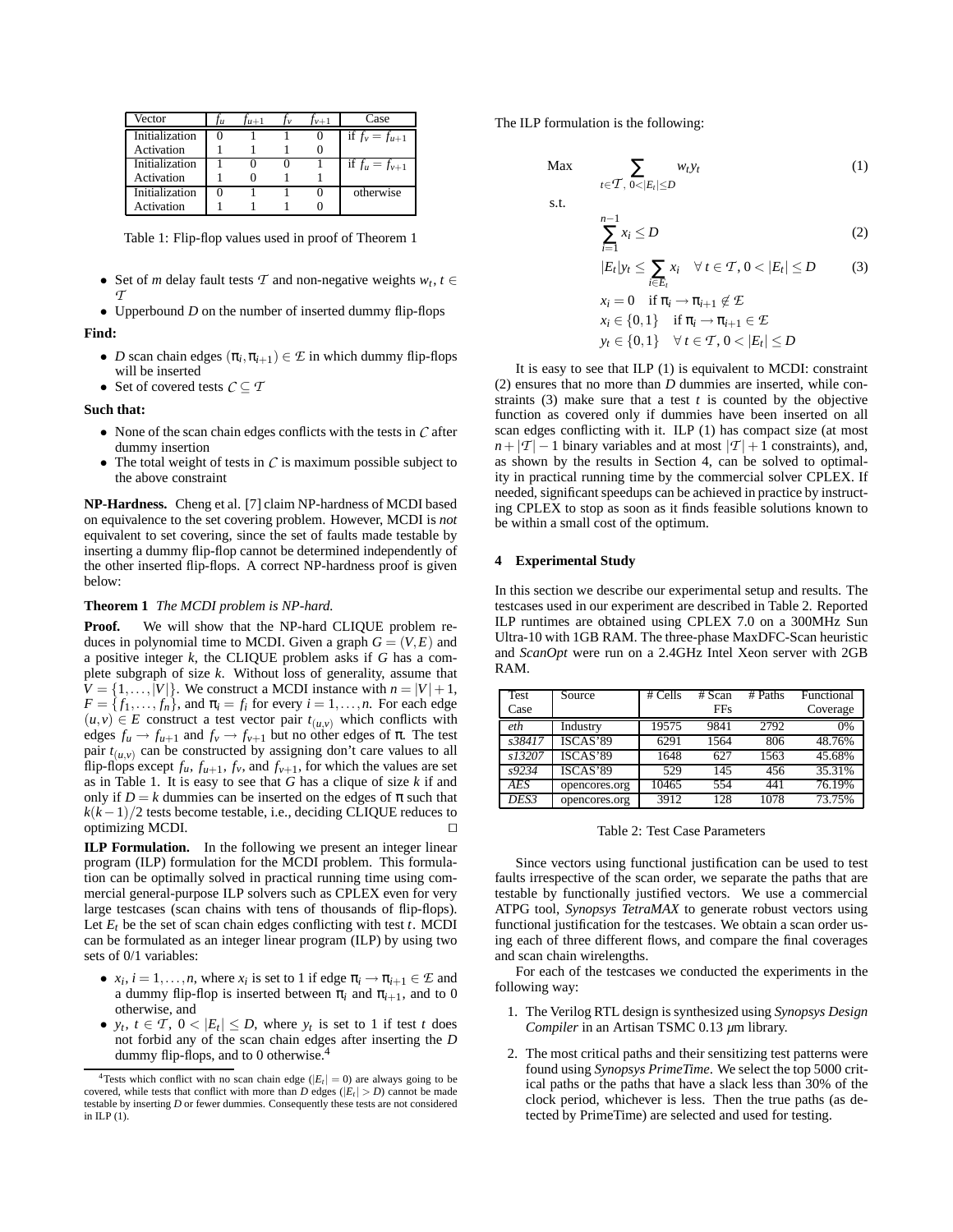- 3. Robust vectors using functional justification are generated for the synthesized netlist using *Synopsys TetraMAX*. <sup>5</sup> We consider only robust tests in our experiments since this type of test is guaranteed to detect excessive delay on the given path irrespective of timing on other paths. Robust tests can also be useful for characterizing the timing of a particular path, or for better diagnostic resolution of a failing path delay test. Note however that requiring only robust path delay fault tests will result in lower overall coverage.
- 4. Path sensitization vectors from *Synopsys PrimeTime* are used to construct robust vectors to be applied using scan justification. The paths tested using functional justification in the previous step are excluded. Only this set of test vectors is passed on to the scan chain ordering flows.
- 5. The synthesized design is placed with *Cadence PKS* to generate a placed DEF netlist.
- 6. We do the scan chain ordering using each of the following:
	- *Flow I:* Placement driven scan chain ordering flow. Cell-to-cell distances from the placed netlist are used to drive the *ScanOpt* TSP solver [5]. If there are uncovered critical paths among those not robustly testable via functional justification, we perform optimal dummy flip-flop insertion by solving ILP (1) for the *ScanOpt* order.
	- *Flow II:* Test driven scan chain ordering flow. We use *ScanOpt* as the TSP solver to solve the 0/1 TSP generated as in [11] based on 100% coverage of the critical paths that are not robustly testable via functional justification.
	- *Flow III:* Layout aware test driven scan chain ordering. We run our multi-fragment greedy heuristic using the robust tests returned by PrimeTime for critical paths that are not robustly testable via functional justification. Placement information is used to generate the required number of ordered fragments, then the fragments are stitched into a single tour by inserting dummy flip-flops as described in Section 2.
- 7. We calculate the coverage by finding the number of faults compatible with the generated scan order and report it. The scan chain wirelength is estimated in all flows by summing up cell-to-cell Manhattan distances between FF locations.

Table 3 gives the path coverage and wirelength of the compared flows for zero dummies inserted. The scan coverage rows show how many of the critical paths received as input by the 3 flows (i.e., of the critical paths that are not robustly testable using functional justification) can be robustly tested by using the scan order produced by each flow. The total coverage rows show how many of the critical paths for which TetraMAX generates robust tests are testable using either scan or functional justification. On the reported testcases, all runtimes for *ScanOpt* range from 200 to 600 seconds, but are in some sense not comparable directly since alternative flows either read in and solve, or simply solve, the ATSP instance; the read-in time is a substantial portion of total runtime in the former case. MFG runtimes range from 0.5 to 440 seconds.

As expected, Flow I has shortest wirelength, but poorest fault coverage. Flow II has 100% total fault coverage in all testcases, but uses as much as  $25\times$  more wirelength than Flow I. Flow III

| Testcase            | Measure            | Flow I | Flow II | Flow III |
|---------------------|--------------------|--------|---------|----------|
| eth                 | Scan Coverage (%)  | 38.50  | 100.00  | 100.00   |
|                     | Total Coverage (%) | 38.50  | 100.00  | 100.00   |
|                     | Wirelength (mm)    | 74.33  | 852.98  | 77.69    |
| s38417              | Scan Coverage (%)  | 0.00   | 100.00  | 19.61    |
|                     | Total Coverage (%) | 48.76  | 100.00  | 58.81    |
|                     | Wirelength (mm)    | 13.06  | 365.12  | 13.95    |
| $\overline{s13207}$ | Scan Coverage (%)  | 68.90  | 100.00  | 100.00   |
|                     | Total Coverage (%) | 83.12  | 100.00  | 100.00   |
|                     | Wirelength (mm)    | 5.05   | 80.13   | 5.27     |
| s9234               | Scan Coverage (%)  | 33.22  | 100.00  | 100.00   |
|                     | Total Coverage (%) | 56.80  | 100.00  | 100.00   |
|                     | Wirelength (mm)    | 1.22   | 10.09   | 1.46     |
| <b>AES</b>          | Scan Coverage (%)  | 100.00 | 100.00  | 100.00   |
|                     | Total Coverage (%) | 100.00 | 100.00  | 100.00   |
|                     | Wirelength (mm)    | 5.78   | 123.07  | 5.78     |
| DES3                | Scan Coverage (%)  | 86.57  | 100.00  | 100.00   |
|                     | Total Coverage (%) | 96.47  | 100.00  | 100.00   |
|                     | Wirelength (mm)    | 1.39   | 11.75   | 1.43     |

Table 3: Scan coverage and wirelength of the compared flows for 0 dummies inserted.

| #Dummy   | Flow I         |         | Flow III       |         |  |
|----------|----------------|---------|----------------|---------|--|
|          | $Coverage(\%)$ | Time(s) | $Coverage(\%)$ | Time(s) |  |
| $\Omega$ | 0.00           | 0.04    | 19.61          | 2.94    |  |
| 5        | 0.97           | 0.05    | 41.40          | 2.97    |  |
| 10       | 3.39           | 0.31    | 66.10          | 2.88    |  |
| 15       | 9.69           | 3.10    | 75.30          | 2.91    |  |
| 20       | 13.32          | 70.70   | 84.02          | 2.90    |  |
| 25       | 16.22          | 330.64  | 88.86          | 2.86    |  |
| 30       | 22.52          | 623.88  | 94.67          | 2.85    |  |
| 35       | 34.38          | 361.89  | 97.58          | 2.84    |  |
| 40       | 45.28          | 135.92  | 98.31          | 2.81    |  |
| 45       | 53.75          | 176.80  | 99.76          | 2.84    |  |
| 50       | 67.55          | 25.19   | 100.00         | 0.51    |  |

Table 4: Fault coverage using scan shifting on testcase *s38417* as function of added dummies. Time reported for flow I is the time taken by the CPLEX ILP implementation for dummy insertion.

achieves an excellent tradeoff between coverage and wirelength: it achieves 100% total fault coverage in 5 of the 6 testcases, with a wirelength comparable to that of Flow I (see also Figure 3).

We put special emphasis on the zero dummies case since we are able to achieve reasonably high coverages, and also since ECO insertion of a large number of dummies implies significant overheads.<sup>6</sup> In some cases, dummy insertion results in drastic improvement in coverage as shown by the results of our heuristic for the testcase *s38417* in Table 4.

The quality of flip-flop orderings produced by Flows II and III is reflected by the fact that 100% coverage for testcase *s38417* is achieved after inserting only a small number of dummies. In contrast, the purely wirelength-driven Flow I needs over 100 dummy flip-flops to achieve 100% total coverage, and the classic enhancedscan methodology would indiscriminately enhance all 1564 flipflops. Note that, as the number of dummies increases, the wirelength of scan chains produced by Flows I and II remains constant, while the wirelength cost incurred by Flow III is slightly decreasing due to the second-phase optimization.

Table 4 also shows the runtime needed by CPLEX to solve the

<sup>5</sup>The options set delay -diagnostic propagation and add pi constraints 0 test se are used to get robust vectors using functional justification.

<sup>&</sup>lt;sup>6</sup>When used, dummy flip-flops are typically inserted at spare sites available in the design. Spare sites are selected for each dummy flip-flop by solving a classic minimum cost assignment problem [2], in which the cost of assigning a spare site to a scan chain edge selected for dummy insertion is equal to the detour wirelength (recall that Phase 2 of the MaxDFC heuristic in Figure 1 relies on point-to-point distances).